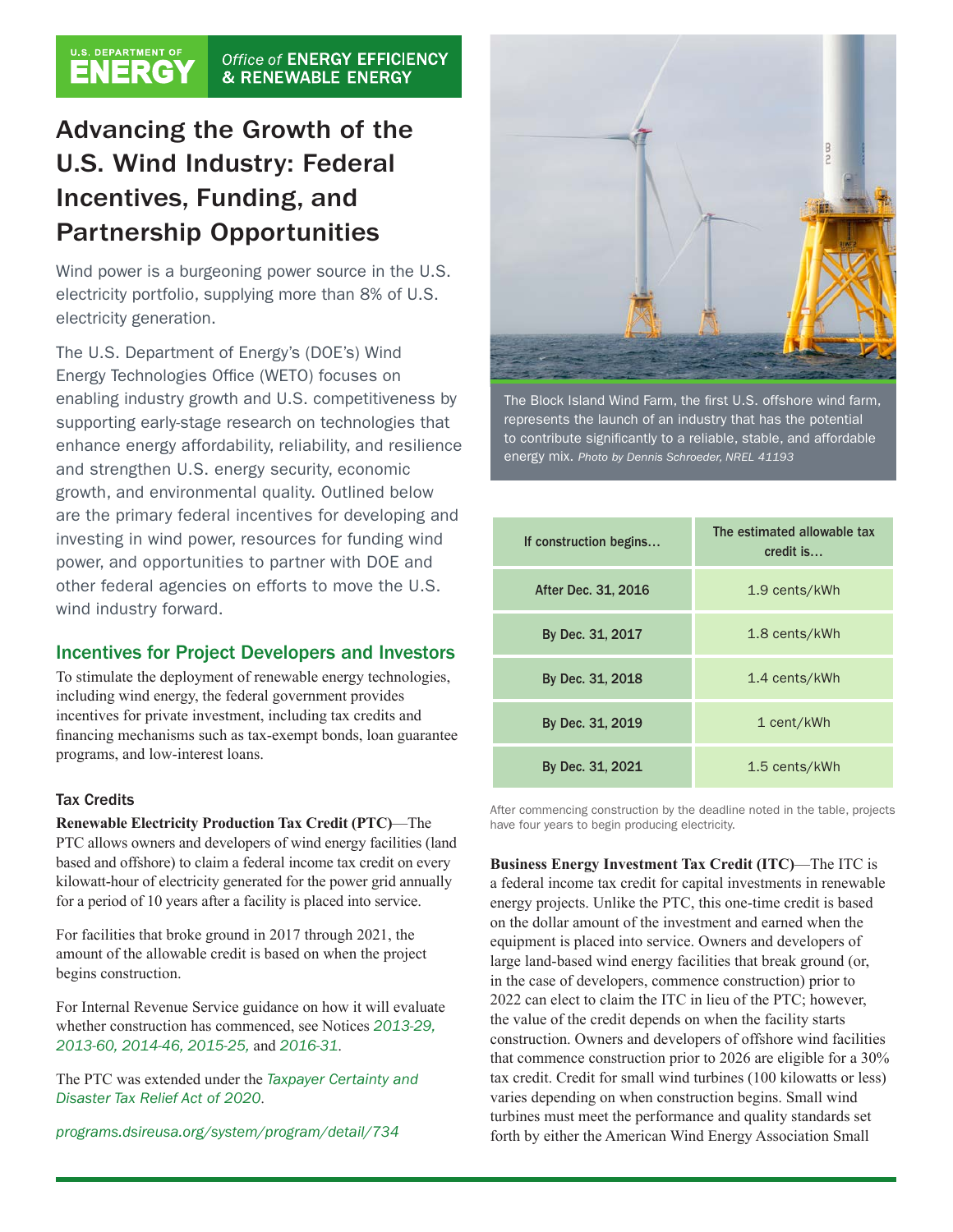Wind Turbine Performance and Safety Standard 9.1-2009, or the International Electrotechnical Commission 61400-1, 61400-11, and 61400-12 (IEC).

#### *[programs.dsireusa.org/system/program/detail/658](http://programs.dsireusa.org/system/program/detail/658)*

| For land-based wind          |                                          |                                          |
|------------------------------|------------------------------------------|------------------------------------------|
| If construction<br>begins by | The credit for large<br>wind turbines is | The credit for small<br>wind turbines is |
| Dec. 31, 2018                | $18%$ of<br>expenditures                 | 30% of<br>expenditures                   |
| Dec. 31, 2019                | $12%$ of<br>expenditures                 | $30%$ of<br>expenditures                 |
| Dec. 31, 2020                | $18%$ of<br>expenditures                 | 26% of<br>expenditures                   |
| Dec. 31, 2021                | 18% of<br>expenditures                   | 26% of<br>expenditures                   |
| Dec. 31, 2022                | N/A                                      | $26%$ of<br>expenditures                 |
| Dec. 31, 2023                | N/A                                      | 22% of<br>expenditures                   |
| <b>Future years</b>          | N/A                                      | N/A                                      |
| For offshore wind            |                                          |                                          |
| If construction<br>begins by | The credit for offshore wind turbines is |                                          |
| Dec. 31, 2025                | 30% of expenditures                      |                                          |

# Residential Renewable Energy Tax Credit

Taxpayers who purchase and install a qualifying residential small wind electric system (100 kilowatts or less) may claim the Residential Renewable Energy Tax Credit on every kilowatt-hour of electricity generated for the power grid annually for a period of 10 years after a system is placed into service. Systems must be placed into service on or before Dec. 31, 2023. The law provides for a gradual phase-down of this credit, which will decrease annually as outlined below. Qualified expenditures include labor costs for on-site preparation, assembly, or original system installation, and for piping or wiring to interconnect a system to the home. The credit applies to existing homes, newly constructed homes, principal residences, and second homes but not rental properties. There is no maximum credit.

*[programs.dsireusa.org/system/program/detail/1235](http://programs.dsireusa.org/system/program/detail/1235)*

| For residential wind                            |                                          |
|-------------------------------------------------|------------------------------------------|
| If system is placed<br>in service               | The estimated allowable tax<br>credit is |
| By Dec. 31, 2019                                | 30% of qualified expenditures            |
| After Dec. 31, 2019, and<br>before Jan. 1, 2023 | 26% of qualified expenditures            |
| After Dec. 31, 2022, and<br>before Jan. 1, 2024 | 22% of qualified expenditures            |
| <b>Future years</b>                             | N/A                                      |

**New Markets Tax Credit (NMTC)—**The NMTC Program incentivizes community development, job creation, and economic growth by attracting private investment to underserved communities. The program allows individual and corporate taxpayers to receive federal income tax credits in exchange for making equity investments in vehicles certified as Community Development Entities (CDEs) by the Treasury Department's Community Development Financial Institutions Fund. CDEs that receive tax credit allocation authority under the program are domestic corporations or partnerships that provide loans, investments, or financial counseling in low-income urban and rural communities. An investor in a CDE will benefit from a tax credit equal to 39% of their original investment over a 7-year period, in addition to the returns on the investment. The CDEs, in turn, use the capital raised to provide flexible, affordable financing for environmentally sustainable projects in low-income communities. The NMTC Program has helped support renewable energy projects, including the Coastal Energy Project, a 6-megawatt wind farm in Grayland, Washington.

*[cdfifund.gov/programs-training/programs/new-markets-tax](https://www.cdfifund.gov/programs-training/Programs/new-markets-tax-credit/Pages/default.aspx)[credit/Pages/default.aspx](https://www.cdfifund.gov/programs-training/Programs/new-markets-tax-credit/Pages/default.aspx)*

# Financing Mechanisms

**Rural Energy for America Program (REAP) Renewable Energy Systems & Energy Efficiency Improvement Loans & Grants**—Through REAP, the U.S. Department of Agriculture provides agricultural producers and rural small businesses with guarantees on loans for energy efficiency improvements and renewable energy systems, including small and large wind generation projects. REAP provides guarantees on loans for up to 75% of total eligible project costs. Applicants must provide at least 25% of the project cost and demonstrate sufficient revenue to repay the loan and cover any operation and maintenance expenses. Established through the 2002 Farm Bill, REAP was reauthorized in the 2014 Farm Bill because of its demonstrated success in helping to increase American energy independence and, over time, lower the cost of energy for farmers, ranchers,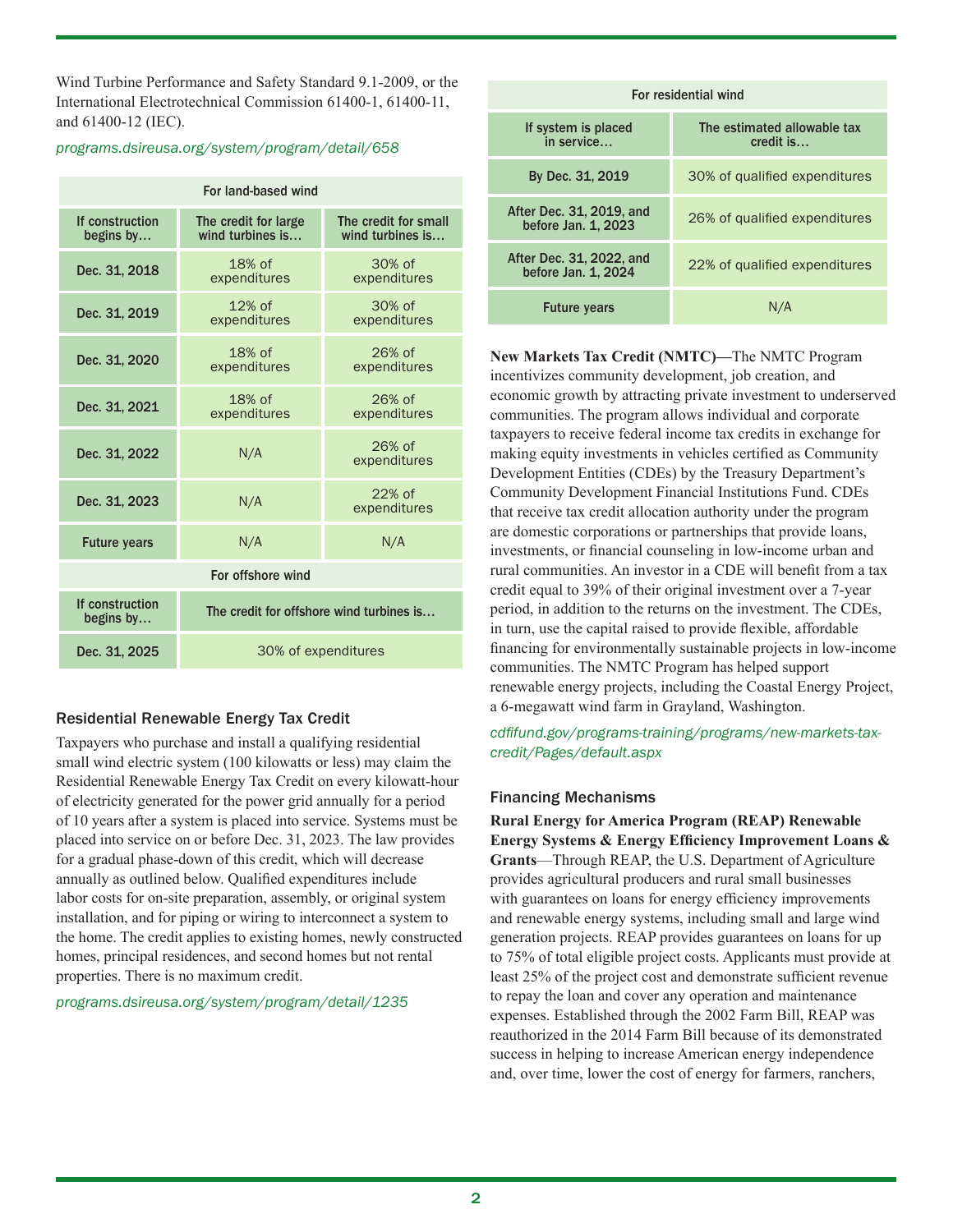

Small and large wind generation projects can benefit from the U.S. Department of Agriculture's Rural Energy for America Program Renewable Energy Systems & Energy Efficiency Improvement Loans. *Photo from NREL, 11919*

and rural small business owners. Since 2009, REAP has supported more than 340 wind energy projects nationwide.

## *[rd.usda.gov/programs-services/rural-energy-america](https://rd.usda.gov/programs-services/rural-energy-america-program-renewable-energy-systems-energy-efficiency)[program-renewable-energy-systems-energy-efficiency](https://rd.usda.gov/programs-services/rural-energy-america-program-renewable-energy-systems-energy-efficiency)*

**Title XVII Innovative Clean Energy Loan Guarantee Program**—Established as part of the Energy Policy Act of 2005, this program helps stimulate the financing of ground-breaking energy efficiency, renewable energy, and advanced transmission and distribution projects. Designed to accelerate the deployment of innovative clean energy technology, the Title XVII loan program authorizes the DOE Loan Programs Office to guarantee the debt on energy production or manufacturing facilities associated with a broad spectrum of energy technologies,

including renewables. The government guarantee on the debt lowers the risk associated with funding wind and other clean energy projects, making more capital available to the industry. For each loan guarantee awarded, the government sets aside a credit subsidy—a sum of money that serves as insurance in case the project fails.

*[energy.gov/lpo/services/solicitations/](https://www.energy.gov/lpo/services/solicitations/renewable-energy-efficient-energy-projects-solicitation) [renewable-energy-efficient-energy-projects-solicitation](https://www.energy.gov/lpo/services/solicitations/renewable-energy-efficient-energy-projects-solicitation)*

# Sources of Funding for Renewable Energy Research, Development, and Deployment

A number of federal government agencies also provide funding to support renewable energy research and development (R&D), commercialization, and deployment through grants or cooperative research and development agreements (CRADAs). Some of the leading funding organizations and associated programs are listed in the upcoming sections. These funding opportunities are available through federal agencies that are subject to annual Congressional appropriations, so availability of funds may vary over time.

# R&D Grants and Cooperative Agreements

**DOE Wind Energy Technologies Office**—WETO works with businesses, industry, universities, and other organizations that focus on technological developments to improve the reliability and affordability of wind energy and address barriers to deployment. One way WETO encourages the growth of these technologies is by offering competitive Funding Opportunity Announcements for their development and demonstration. WETO supports high-impact projects that can significantly advance its mission to help industry develop more efficient wind-energy technologies that help America lower the cost of wind-energy.

*[energy.gov/eere/wind/wind-energy-funding-opportunities](https://www.energy.gov/eere/wind/wind-energy-funding-opportunities)*

### **DOE Office of Energy Efficiency and Renewable Energy**

**(EERE)**—Through funding opportunities offered by various office programs (including WETO), EERE offers financial assistance to businesses, industry, universities, and other organizations to encourage the development and demonstration of renewable energy and energy efficiency technologies with the goal of increasing their adoption.

*[energy.gov/eere/funding/eere-funding-opportunities](https://www.energy.gov/eere/funding/eere-funding)*

### **DOE Advanced Research Projects Agency-Energy**

**(ARPA-E)**—ARPA-E funds short-term, technology-focused, applied R&D aimed at creating real-world solutions to important problems in energy creation, distribution, and use. The agency's focus is advancing high-impact energy technologies that are too early for private-sector investment but have the potential to radically improve U.S. economic security, national security, and environmental well-being.

*[arpa-e.energy.gov/about/apply-for-funding](https://arpa-e.energy.gov/about/apply-for-funding)*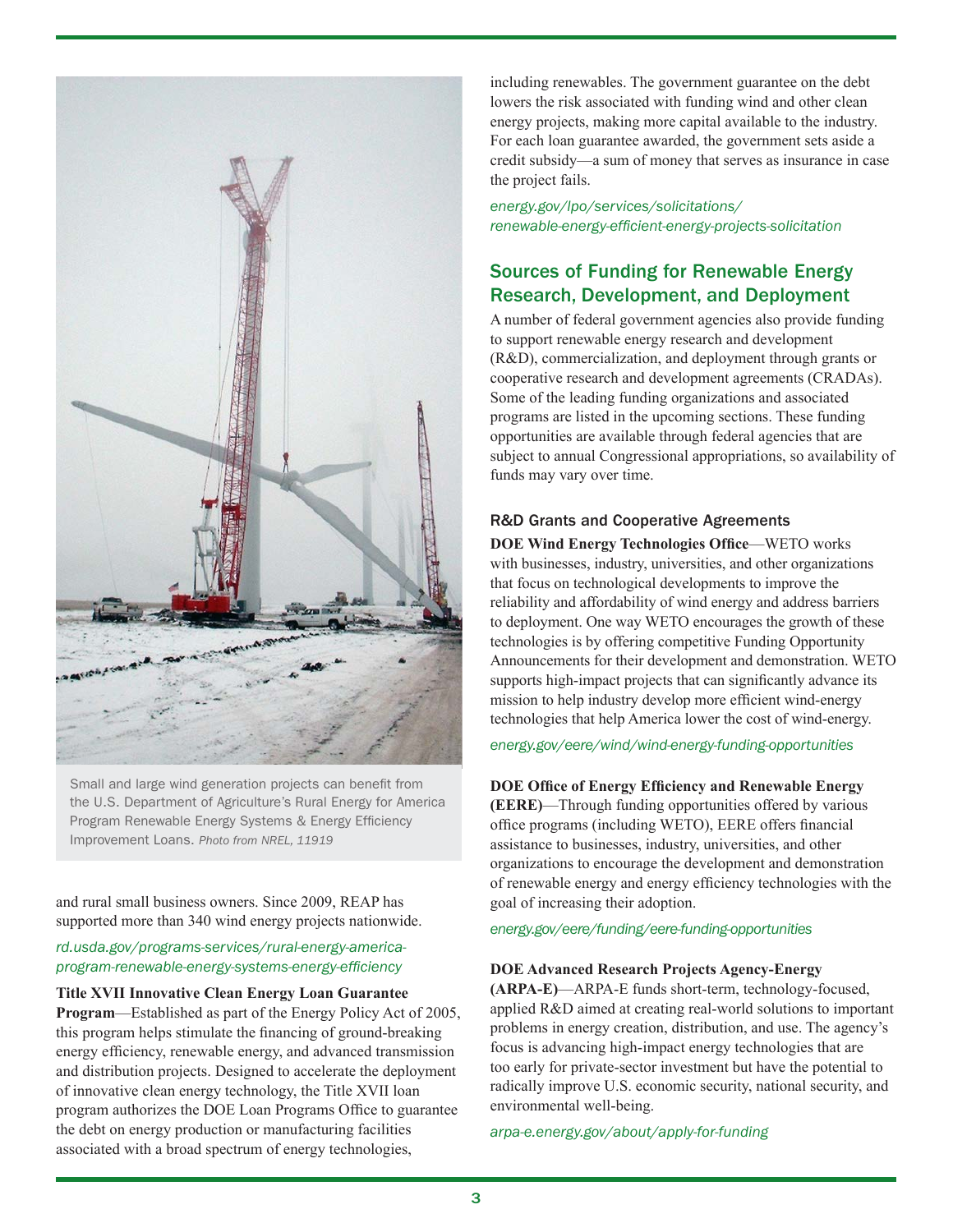

The Lakota Nation installed a 65-kW Nordtank turbine that annually supplies 120 MWh of power to KILI, the Pine Ridge Reservation radio station known as the voice of the Lakota Nation in South Dakota. *Photo by Bob Gough, NREL 16258*

**Small Business Innovation Research (SBIR) program—**The Small Business Administration's SBIR program encourages U.S. small businesses to engage in federal R&D that has potential for commercialization. Its mission is to support scientific excellence and technological innovation through the investment of federal research funds in critical American priorities to build a strong national economy. Eleven federal agencies, including DOE, participate in the program, soliciting grant proposals from small businesses and making awards on a competitive basis.

#### *[science.energy.gov/sbir/funding-opportunities/sbir.gov](https://science.energy.gov/sbir/funding-opportunities/)*

#### Technology Deployment Grants

**DOE Office of Indian Energy**—The Office of Indian Energy provides financial assistance, including grants and technical assistance, to federally recognized tribal governments and Alaska Native corporations to develop and deploy renewable energy projects on tribal lands. In addition, the Office of Indian Energy's Energy Development Assistance Tool provides information for tribes about federal grant, loan, and technical assistance programs available from more than 10 federal agencies to support energy development and deployment in Indian Country and Alaska Native villages.

*[energy.gov/indianenergy/funding](https://www.energy.gov/indianenergy/funding)*

#### **DOE Office of Technology Transitions Technology**

**Commercialization Fund (TCF)**—The TCF leverages the R&D funding in DOE's applied energy programs to advance energy technologies with the potential for high impact. It uses 0.9% of the funding for DOE's applied energy research, development, demonstration, and commercial application budget for each fiscal year from the Office of Electricity, Office of Energy Efficiency and Renewable Energy, Office of Fossil Energy, and Office of Nuclear Energy. These funds are matched with funds from private partners to promote promising energy technologies with the goal of increasing the commercialization and economic impact of energy technologies developed at DOE's national labs.

*[energy.gov/technologytransitions/](https://www.energy.gov/technologytransitions/services/technology-commercialization-fund) [technology-commercialization-fund](https://www.energy.gov/technologytransitions/services/technology-commercialization-fund)* **Rural Energy for America Program Renewable Energy Systems & Energy Efficiency Improvement Grants**—In addition to loan guarantees, REAP provides grant funding to agricultural producers and rural small businesses to install renewable energy systems or make energy efficiency improvements. These renewable energy system grants, which range between \$2,500 and \$250,000, can be used to fund up to 25% of total eligible project costs and can be combined with loan guarantee funding to fund up to 75% of total eligible project costs.

## *[rd.usda.gov/programs-services/rural-energy-america](https://www.rd.usda.gov/programs-services/rural-energy-america-program-renewable-energy-systems-energy-efficiency)[program-renewable-energy-systems-energy-efficiency](https://www.rd.usda.gov/programs-services/rural-energy-america-program-renewable-energy-systems-energy-efficiency)*

#### **Small Business Technology Transfer (STTR) program**—

The Small Business Administration's STTR program funds collaborative efforts between small businesses and research institutions with the goal of transferring technologies and products from the laboratory to the marketplace. STTR's focus is on bridging the gap between the performance of basic science and the commercialization of resulting innovations. Five federal agencies, including DOE, participate in the program, soliciting grant proposals from small businesses and making awards on a competitive basis.

#### *[sbir.gov/about/about-sttr](http://sbir.gov/about/about-sttr)*

**State Energy Competitive Financial Assistance**—DOE's EERE offers competitive grants through its State Energy Program. Designed to meet DOE's nationally focused energy initiatives, the funding provides states and territories with opportunities to develop public and private partnerships to deploy energy efficiency and renewable energy technologies and programs with high potential for regional and local economic impact.

*[energy.gov/eere/wipo/state-energy-program-competitive](https://www.energy.gov/eere/wipo/state-energy-program-competitive-financial-assistance-program)[financial-assistance-program](https://www.energy.gov/eere/wipo/state-energy-program-competitive-financial-assistance-program)*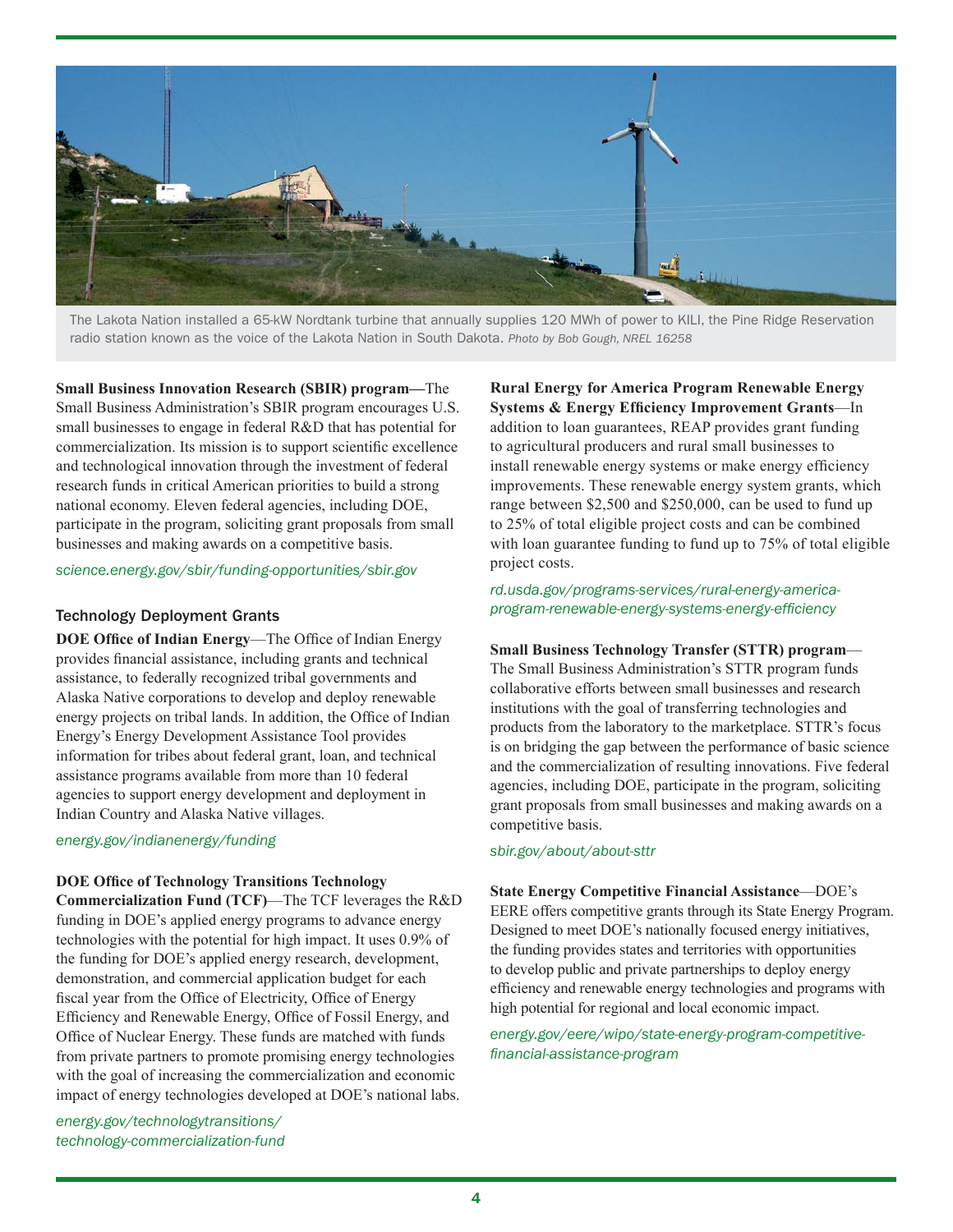# Partnership Opportunities with DOE National Laboratories

In addition to offering a wide range of financial incentives and resources designed to spur wind technology development and deployment, the federal government actively seeks opportunities to collaborate with industry, government agencies, academia, small businesses, international organizations, and nonprofits to

advance the development and deployment of wind energy. This collaboration is possible through DOE's national laboratories, facilities where partners can access technical expertise and highly specialized commercialization and deployment capabilities.

| <b>Agreement Type</b>                                                                     | <b>Definition</b>                                                                                                                                                                                                                                                                                                                                                                            | Cost                                                                                                                                                                                                                   | <b>Estimated</b><br>Timeline $*$                                                                                                                                                    | <b>Benefits</b>                                                                                                                                                                                                                                                                                                                                                                                                                                                                                                               |
|-------------------------------------------------------------------------------------------|----------------------------------------------------------------------------------------------------------------------------------------------------------------------------------------------------------------------------------------------------------------------------------------------------------------------------------------------------------------------------------------------|------------------------------------------------------------------------------------------------------------------------------------------------------------------------------------------------------------------------|-------------------------------------------------------------------------------------------------------------------------------------------------------------------------------------|-------------------------------------------------------------------------------------------------------------------------------------------------------------------------------------------------------------------------------------------------------------------------------------------------------------------------------------------------------------------------------------------------------------------------------------------------------------------------------------------------------------------------------|
| Cooperative<br><b>Research and</b><br><b>Development</b><br>Agreement<br>(CRADA)          | Collaboration between a lab<br>and one or more partners<br>outside the federal<br>government (usually from<br>industry, nonproit<br>organizations, or academia,<br>domestic or foreign) to<br>collaborate and share the<br>results of a jointly conducted<br>R&D project.                                                                                                                    | Lab and<br>participant may<br>share costs or<br>participant pays<br>100% funds-in.                                                                                                                                     | One month                                                                                                                                                                           | • Leverage and optimize resources<br>· Share technical expertise in a protected<br>environment<br>• Option to obtain license to the lab CRADA-<br>generated intellectual property (IP) on<br>agreed-upon terms and conditions<br>$\cdot$ Five-year data protection<br>· Each partner may take title to its own<br><b>CRADA-generated IP</b>                                                                                                                                                                                   |
| <b>Agreement for</b><br><b>Commercializing</b><br><b>Technology (ACT)</b>                 | ACT is an agreement type<br>allowed by DOE for its<br>laboratory contractors to use<br>third-party terms and<br>conditions for work performed<br>with or for that third party.<br>DOE IP provisions are<br>required. ACT permits a more<br>flexible cost structure to<br>enable the laboratory<br>contractor to cover certain<br>costs, such as insurance,<br>associated with project risks. | Varies.<br>depending on<br>circumstance.<br>Participant pays<br>100% for<br>laboratory<br>contractor's cost<br>of work.<br>Example: lab and<br>participant may<br>share costs or<br>participant pays<br>100% funds-in. | Two to four<br>months to<br>establish.<br>depending on<br>U.S. or foreign<br>ownership and<br>length of terms<br>negotiations<br>(about the same<br>as other<br>agreement<br>types) | • Leverage and optimize existing capabilities at<br>lab, freedom to negotiate as lab, releasing<br>DOE from obligation<br>• Option to work at the speed and style of<br>industry partners: operating more like a<br>business<br>• Terms flexibility provides room to modularize<br>each aspect of the agreement and to explore<br>more thoroughly the risks (financial,<br>performance, funding, resources/skills)<br>. Allows lab to engage in more relevant,<br>impactful work, such as accepting funds from<br>foundations |
| <b>Strategic</b><br>Partnership<br>Project<br>formerly known as<br><b>Work for Others</b> | Labs conduct work for non-<br>DOE entities such as industry,<br>small businesses, or other<br>federal agencies and may<br>utilize DOE facilities.                                                                                                                                                                                                                                            | Participant pays<br>full cost of the<br>lab's effort.                                                                                                                                                                  | One month                                                                                                                                                                           | · Access to unique facilities, services, and/or<br>technical expertise<br>• Flexible terms for IP and licensing rights                                                                                                                                                                                                                                                                                                                                                                                                        |
| <b>User Facility</b><br>Agreement                                                         | Users may access facilities,<br>specialized equipment,<br>instrumentation, personnel,<br>etc., to conduct proprietary or<br>nonproprietary research.                                                                                                                                                                                                                                         | User pays<br>approved user<br>rate or each<br>party covers its<br>own cost.                                                                                                                                            | Two weeks                                                                                                                                                                           | · Generated data treated as proprietary (if<br>proprietary user facility agreement)<br>. Access to unique facilities and equipment to<br>validate or improve user technology                                                                                                                                                                                                                                                                                                                                                  |